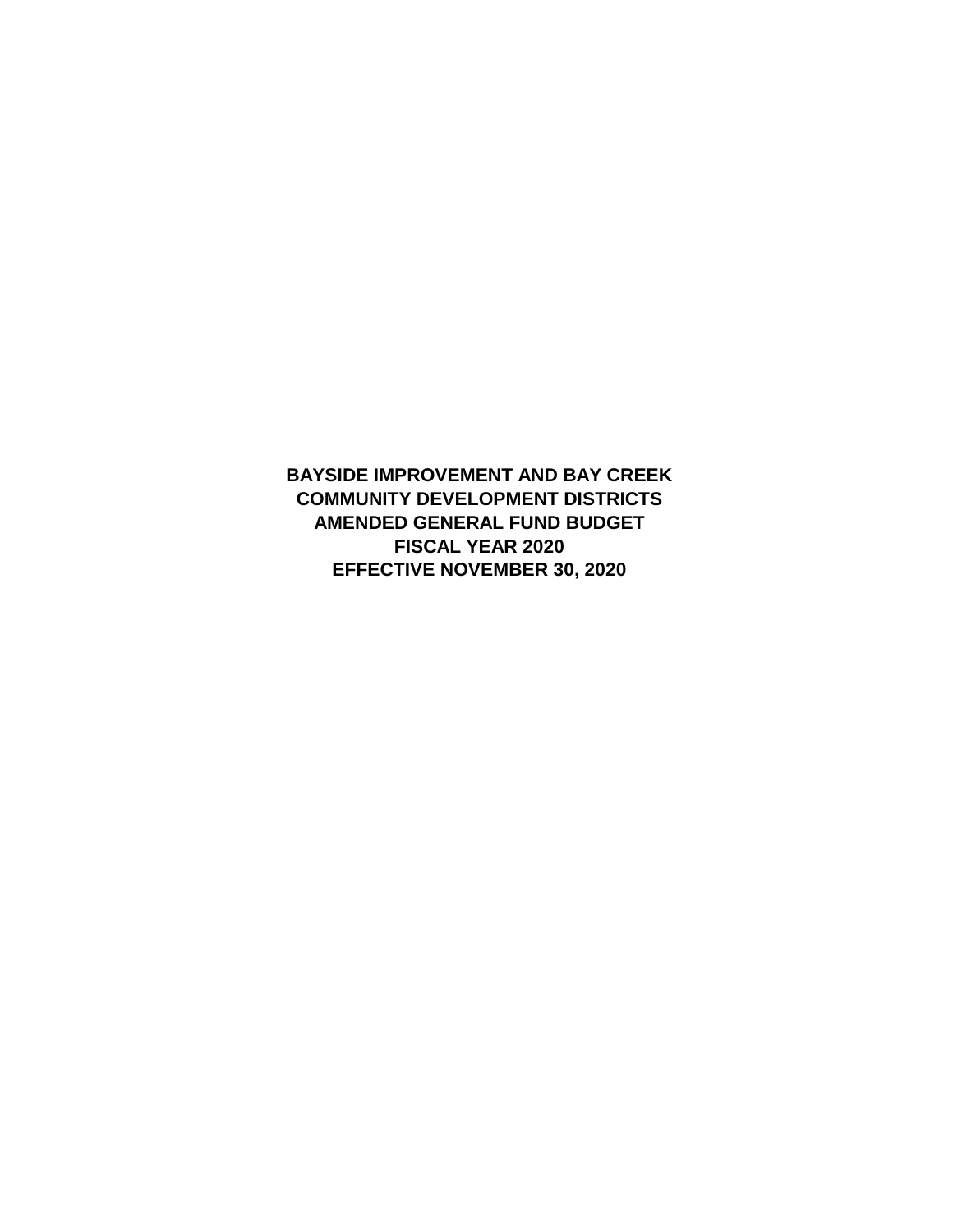# **BAYSIDE IMPROVEMENT AND BAY CREEK COMMUNITY DEVELOPMENT DISTRICTS AMENDED GENERAL FUND BUDGETS COMBINED FISCAL YEAR 2020 EFFECTIVE NOVEMBER 30, 2020**

|                                             | FY 2020<br>Actual | Adopted<br><b>Budget</b> | <b>Budget to</b><br>Actual<br>Variance | Proposed<br>Amendment<br>Increase/<br>(Decrease) | Amended<br><b>Budget</b> |
|---------------------------------------------|-------------------|--------------------------|----------------------------------------|--------------------------------------------------|--------------------------|
| <b>REVENUES</b>                             |                   |                          |                                        |                                                  |                          |
| Assessment levy - net                       | \$2,131,109       | \$2,141,918              | \$<br>10,809                           | \$<br>(10, 809)                                  | \$2,131,109              |
| Interest                                    | 1,061             | 1,500                    | 439                                    | (439)                                            | 1,061                    |
| Street sweeping                             | 10,000            | 10,000                   |                                        |                                                  | 10,000                   |
| Miscellaneous                               | 50,147            |                          | (50, 147)                              | 50,147                                           | 50,147                   |
| <b>Total revenues</b>                       | 2,192,317         | 2,153,418                | (38, 899)                              | 38,899                                           | 2,192,317                |
| <b>EXPENDITURES</b>                         |                   |                          |                                        |                                                  |                          |
| Administrative                              |                   |                          |                                        |                                                  |                          |
| Supervisors                                 | 14,210            | 19,377                   | 5,167                                  | (5, 167)                                         | 14,210                   |
| Engineering                                 | 24,598            | 18,750                   | (5,848)                                | 5,848                                            | 24,598                   |
| Legal                                       | 12,689            | 18,750                   | 6,061                                  | (6,061)                                          | 12,689                   |
| Audit                                       | 13,500            | 18,000                   | 4,500                                  | (4,500)                                          | 13,500                   |
| Management                                  | 42,000            | 42,000                   |                                        |                                                  | 42,000                   |
| Accounting & payroll                        | 16,799            | 16,799                   |                                        |                                                  | 16,799                   |
| Computer services                           | 5,569             | 5,040                    | (529)                                  | 529                                              | 5,569                    |
| Assessment roll preparation* <sup>1</sup>   | 8,476             | 8,476                    |                                        |                                                  | 8,476                    |
| Telephone                                   | 950               | 950                      |                                        |                                                  | 950                      |
| Postage & reproduction                      | 1,566             | 1,350                    | (216)                                  | 216                                              | 1,566                    |
| Printing & binding                          | 4,918             | 4,918                    |                                        |                                                  | 4,918                    |
| Legal notices and communications            | 5,471             | 1,125                    | (4, 346)                               | 4,346                                            | 5,471                    |
| Office supplies                             | 523               | 150                      | (373)                                  | 373                                              | 523                      |
| Subscriptions & memberships                 | 263               | 263                      |                                        |                                                  | 263                      |
| ADA website compliance                      | 149               | 253                      | 104                                    | (104)                                            | 149                      |
| Insurance <sup>*1</sup>                     | 15,874            | 16,262                   | 388                                    | (388)                                            | 15,874                   |
| Miscellaneous (bank fees)                   | 9,881             | 6,750                    | (3, 131)                               | 3,131                                            | 9,881                    |
| Total administrative                        | 177,436           | 179,213                  | 1,777                                  | (1,777)                                          | 177,436                  |
| <b>Field management</b>                     |                   |                          |                                        |                                                  |                          |
| Other contractual                           | 37,799            | 37,799                   |                                        |                                                  | 37,799                   |
| Total field management services             | 37,799            | 37,799                   |                                        |                                                  | 37,799                   |
| <b>Water management</b>                     |                   |                          |                                        |                                                  |                          |
| NPDES program                               | 355               | 3,165                    | 2,810                                  | (2,810)                                          | 355                      |
| Other contractual services: lakes           | 197,887           | 177,240                  | (20, 647)                              | 20,647                                           | 197,887                  |
| Other contractual services: wetlands        | 44,681            | 31,017                   | (13,664)                               | 13,664                                           | 44,681                   |
| Other contractual services: culverts/drains | 23,231            | 25,320                   | 2,089                                  | (2,089)                                          | 23,231                   |
| Other contractual services: lake health     | 10,259            | 6,330                    | (3,929)                                | 3,929                                            | 10,259                   |
| Aquascaping <sup>*1</sup>                   |                   | 31,650                   | 31,650                                 | (31, 650)                                        |                          |
| Capital outlay                              |                   | 9,495                    | 9,495                                  | (9, 495)                                         |                          |
| Repairs and Maintenance (Aerators)          | 18,320            | 9,495                    | (8, 825)                               | 8,825                                            | 18,320                   |
| Total water management services             | 294,733           | 293,712                  | (1,021)                                | 1,021                                            | 294,733                  |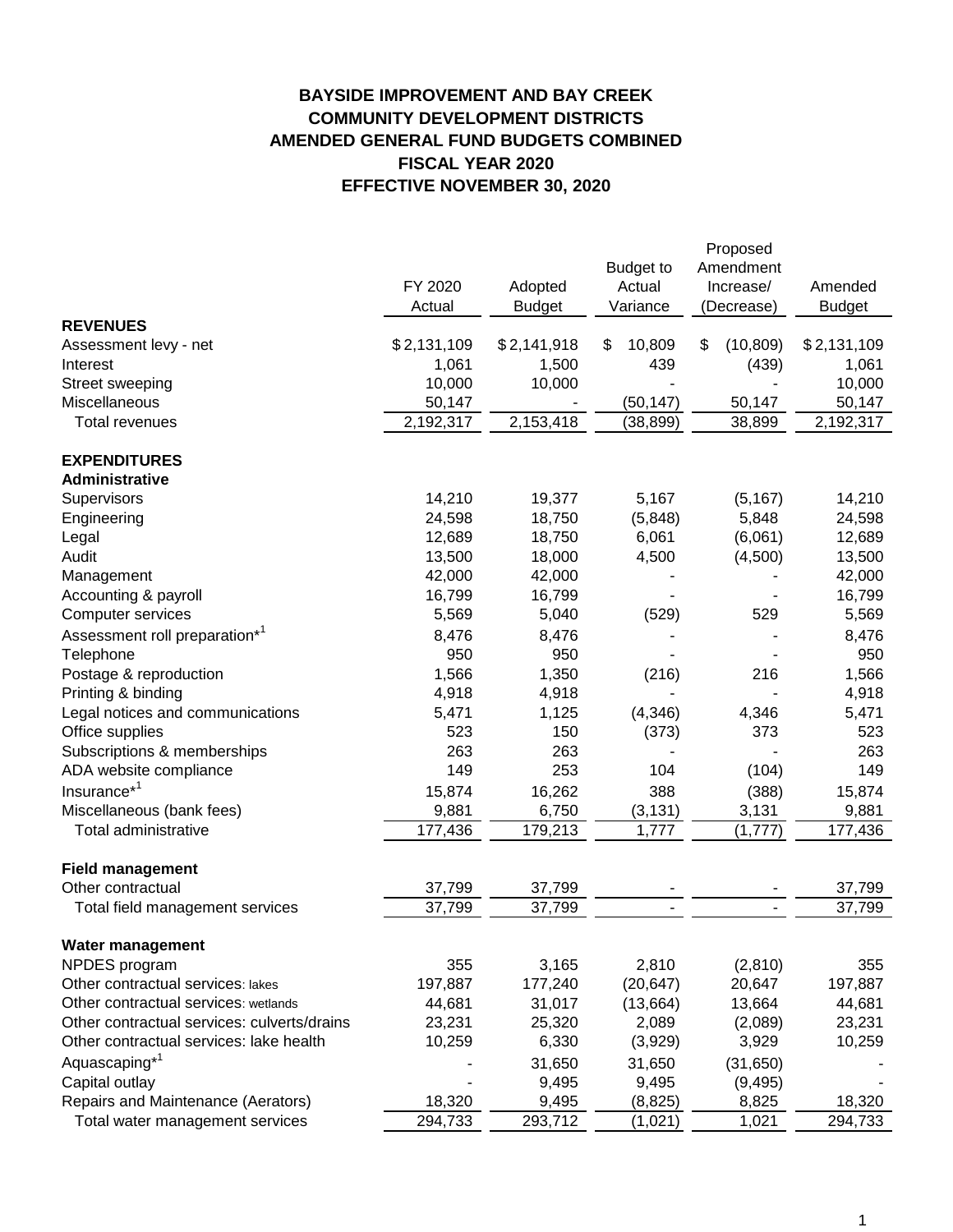# **BAYSIDE IMPROVEMENT AND BAY CREEK COMMUNITY DEVELOPMENT DISTRICTS AMENDED GENERAL FUND BUDGETS COMBINED FISCAL YEAR 2020 EFFECTIVE NOVEMBER 30, 2020**

|                                                 |           |               |                  | Proposed   |               |
|-------------------------------------------------|-----------|---------------|------------------|------------|---------------|
|                                                 |           |               | <b>Budget to</b> | Amendment  |               |
|                                                 | FY 2020   | Adopted       | Actual           | Increase/  | Amended       |
|                                                 | Actual    | <b>Budget</b> | Variance         | (Decrease) | <b>Budget</b> |
| <b>Street lighting</b>                          |           |               |                  |            |               |
| Electricity                                     | 42,662    | 40,000        | (2,662)          | 2,662      | 42,662        |
| Contractual services-lightpole                  | 59,849    | 40,000        | (19, 849)        | 19,849     | 59,849        |
| Total street lighting services                  | 102,511   | 80,000        | (22, 511)        | 22,511     | 102,511       |
| Landscaping                                     |           |               |                  |            |               |
| Supervisor                                      | 109,199   | 105,269       | (3,930)          | 3,930      | 109,199       |
| Personnel services                              | 959,408   | 860,000       | (99, 408)        | 99,408     | 959,408       |
| Capital outlay                                  | 69,297    | 45,000        | (24, 297)        | 149,297    | 194,297       |
| Fuel                                            | 23,457    | 19,500        | (3,957)          | 3,957      | 23,457        |
| Repairs and maintenance (parts)                 | 52,928    | 35,000        | (17, 928)        | 17,928     | 52,928        |
| Insurance <sup>*1</sup>                         | 13,195    | 14,640        | 1,445            | (1, 445)   | 13,195        |
| Minor operating equipment                       | 16,523    | 15,000        | (1,523)          | 1,523      | 16,523        |
| Horticulture dumpster                           | 32,175    | 25,000        | (7, 175)         | 7,175      | 32,175        |
| Miscellaneous equipment                         | 5,003     |               | (5,003)          | 5,003      | 5,003         |
| Employee uniforms                               | 31,234    | 22,000        | (9, 234)         | 9,234      | 31,234        |
| Chemicals                                       | 59,450    | 60,000        | 550              | (550)      | 59,450        |
| Flower program <sup>*2</sup>                    | 106,957   | 110,000       | 3,043            | (3,043)    | 106,957       |
| Mulch program <sup>2</sup>                      | 72,162    | 80,000        | 7,838            | (7,838)    | 72,162        |
| Plant replacement program <sup>2</sup>          | 74,599    | 60,000        | (14, 599)        | 14,599     | 74,599        |
| Other contractual - tree trimming <sup>*1</sup> | 8,450     | 9,495         | 1,045            | (1,045)    | 8,450         |
| Other contractual - horticulturalist            | 1,403     | 3,500         | 2,097            | (2,097)    | 1,403         |
| Other contractual - training                    |           | 1,500         | 1,500            | (1,500)    |               |
| Maintenance tracking software                   | 12,030    | 13,000        | 970              | (970)      | 12,030        |
| Fountain maintenance                            | 9,915     | 12,000        | 2,085            | (2,085)    | 9,915         |
| Office operations                               | 26,041    | 25,000        | (1,041)          | 1,041      | 26,041        |
| Monument maintenance                            | 15,130    | 20,000        | 4,870            | (4,870)    | 15,130        |
| Total landscaping services                      | 1,698,556 | 1,535,904     | (162, 652)       | 287,652    | 1,823,556     |
| Roadway                                         |           |               |                  |            |               |
| Personnel                                       | 8,430     | 7,580         | (850)            | 850        | 8,430         |
| Repairs and maintenance - parts                 | 3,448     | 15,000        | 11,552           | (11, 552)  | 3,448         |
| Insurance                                       | 1,446     | 750           | (696)            | 696        | 1,446         |
| Total roadway services                          | 13,324    | 23,330        | 10,006           | (10,006)   | 13,324        |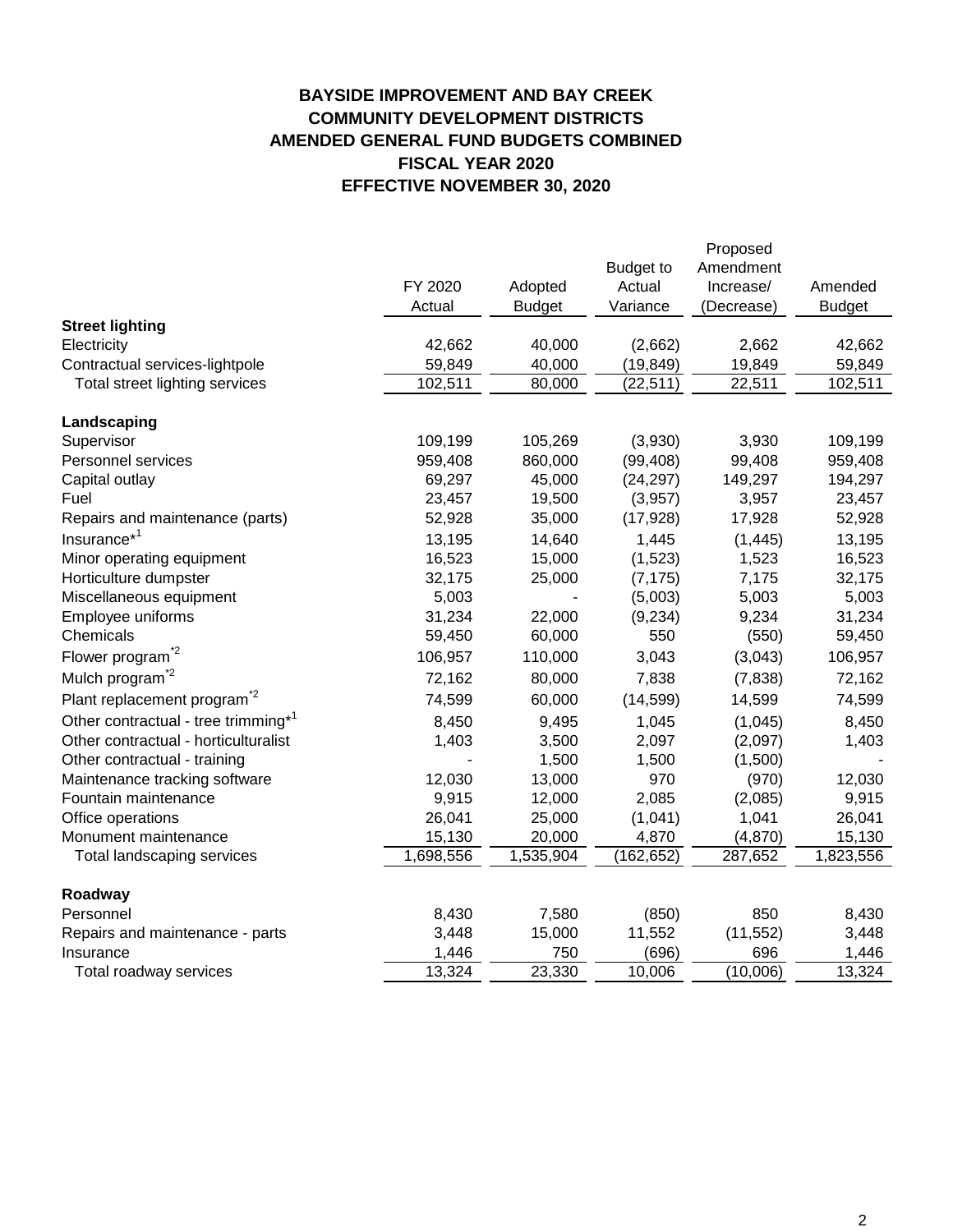# **BAYSIDE IMPROVEMENT AND BAY CREEK COMMUNITY DEVELOPMENT DISTRICTS AMENDED GENERAL FUND BUDGETS COMBINED FISCAL YEAR 2020 EFFECTIVE NOVEMBER 30, 2020**

|                                             | FY 2020<br>Actual | Adopted<br><b>Budget</b> | <b>Budget to</b><br>Actual<br>Variance | Proposed<br>Amendment<br>Increase/<br>(Decrease) | Amended<br><b>Budget</b> |
|---------------------------------------------|-------------------|--------------------------|----------------------------------------|--------------------------------------------------|--------------------------|
|                                             |                   |                          |                                        |                                                  |                          |
| <b>Parks &amp; recreation</b>               |                   |                          |                                        |                                                  |                          |
| <b>Utilities</b>                            | 9,441             | 9,000                    | (441)                                  | 441                                              | 9,441                    |
| Operating supplies                          |                   | 1,000                    | 1,000                                  | (1,000)                                          |                          |
| Total parks & recreation                    | 9,441             | 10,000                   | 559                                    | (559)                                            | 9,441                    |
| Other fees & charges                        |                   |                          |                                        |                                                  |                          |
| Property appraiser                          | 3,625             | 3,600                    | (25)                                   | 25                                               | 3,625                    |
| Tax collector                               | 4,498             | 5,400                    | 902                                    | (902)                                            | 4,498                    |
| Total other fees & charges                  | 8,123             | 9,000                    | 877                                    | (877)                                            | 8,123                    |
| Total expenditures                          | 2,341,923         | 2,168,958                | (172, 965)                             | 297,965                                          | 2,466,923                |
| Excess/(deficiency) of revenues             |                   |                          |                                        |                                                  |                          |
| over/(under) expenditures                   | (149, 606)        | (15, 540)                | 134,066                                | (259,066)                                        | (274, 606)               |
| <b>OTHER FINANCING SOURCES/(USES)</b>       |                   |                          |                                        |                                                  |                          |
| Transfer in                                 | 638,358           | ۰                        | (638, 358)                             | 638,358                                          | 638,358                  |
| Total other financing sources/(uses)        | 638,358           | $\sim$                   | (638, 358)                             | 638,358                                          | 638,358                  |
| Net change in fund balances                 | 488,752           | (15, 540)                | (504, 292)                             | 379,292                                          | 363,752                  |
| Fund balances - beginning                   | 438,052           | 631,493                  | 193,441                                | (193, 441)                                       | 438,052                  |
| Assigned:                                   |                   |                          |                                        |                                                  |                          |
| 3 months working capital                    |                   |                          |                                        | 616,731                                          | 616,731                  |
| Unassigned                                  | 926,804           | 615,953                  | (310, 851)                             | (430, 927)                                       | 185,073                  |
| Fund balances - ending                      | 926,804           | \$<br>615,953            | \$ (310, 851)                          | \$<br>185,851                                    | \$<br>801,804            |
| * <sup>1</sup> Typically an annual expense. |                   |                          |                                        |                                                  |                          |

\*<sup>2</sup> Typically a seasonal expense.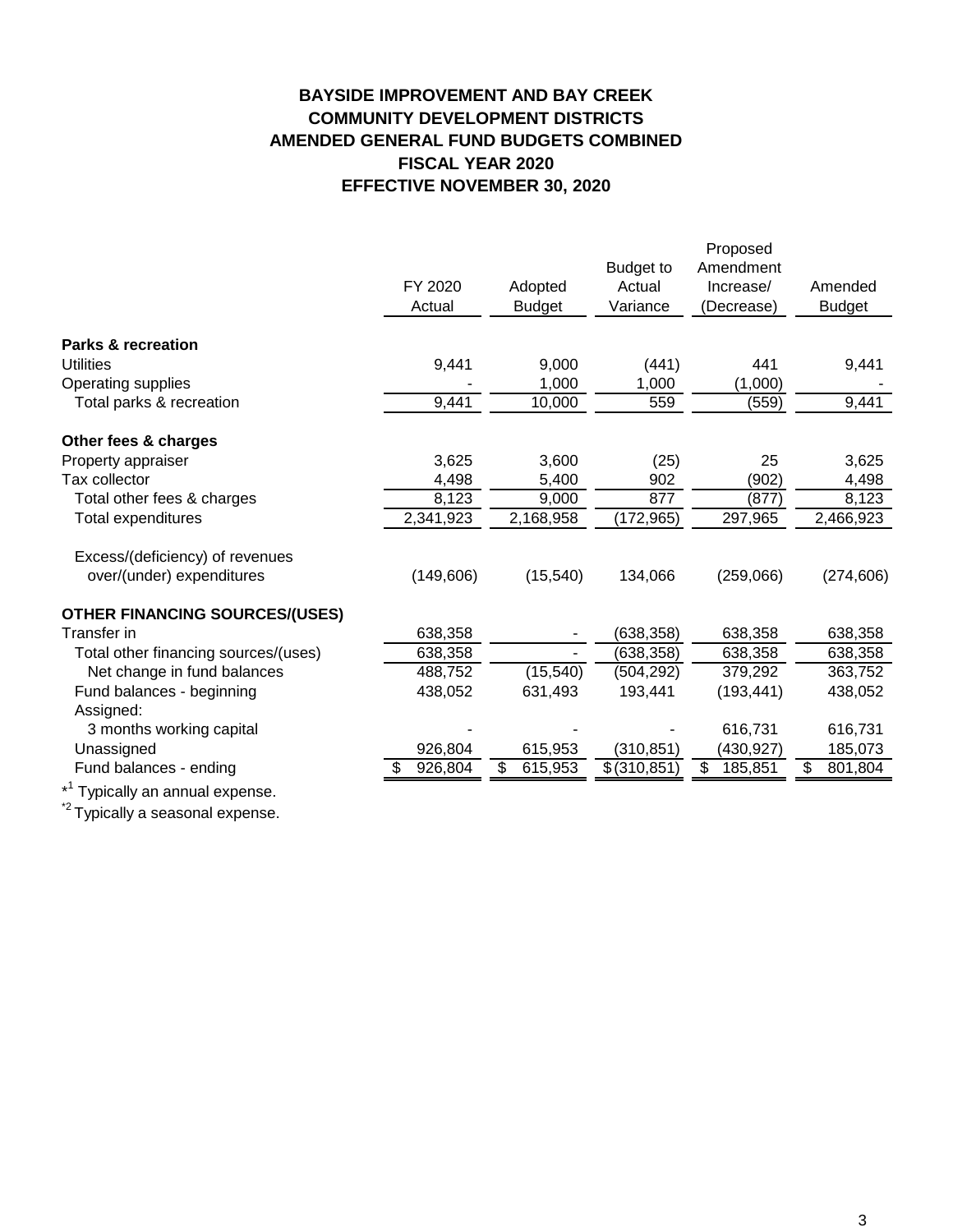# **BAYSIDE IMPROVEMENT COMMUNITY DEVELOPMENT DISTRICT AMENDED GENERAL FUND 001 BUDGET FISCAL YEAR 2020 EFFECTIVE NOVEMBER 30, 2020**

|                                            |             |               |                  | Proposed      |               |  |
|--------------------------------------------|-------------|---------------|------------------|---------------|---------------|--|
|                                            |             |               | <b>Budget to</b> | Amendment     |               |  |
|                                            | FY 2020     | Adopted       | Actual           | Increase/     | Amended       |  |
|                                            | Actual      | <b>Budget</b> | Variance         | (Decrease)    | <b>Budget</b> |  |
| <b>REVENUES</b>                            |             |               |                  |               |               |  |
| Assessment levy - net                      | \$1,716,283 | \$1,724,222   | 7,939<br>\$.     | \$<br>(7,939) | \$1,716,283   |  |
| Interest                                   | 935         | 1,211         | 276              | (276)         | 935           |  |
| Street sweeping                            | 8,076       | 8,072         | (4)              | 4             | 8,076         |  |
| Miscellaneous                              | 40,832      |               | (40, 832)        | 40,832        | 40,832        |  |
| Total revenue                              | 1,766,126   | 1,733,505     | (32, 621)        | 32,621        | 1,766,126     |  |
| <b>EXPENDITURES</b>                        |             |               |                  |               |               |  |
| <b>Administration services</b>             |             |               |                  |               |               |  |
| Supervisors                                | 7,105       | 9,689         | 2,584            | (2,584)       | 7,105         |  |
| Engineering                                | 19,959      | 15,214        | (4,745)          | 4,745         | 19,959        |  |
| Legal                                      | 10,296      | 15,214        | 4,918            | (4,918)       | 10,296        |  |
| Audit                                      | 6,750       | 9,000         | 2,250            | (2, 250)      | 6,750         |  |
| Management                                 | 34,079      | 34,079        |                  |               | 34,079        |  |
| Accounting & payroll                       | 13,631      | 13,631        |                  |               | 13,631        |  |
| Computer services                          | 4,519       | 4,089         | (430)            | 430           | 4,519         |  |
| Assessment roll preparation* <sup>1</sup>  | 6,877       | 6,877         |                  |               | 6,877         |  |
| Telephone                                  | 771         | 771           |                  |               | 771           |  |
| Postage & reproduction                     | 1,282       | 1,095         | (187)            | 187           | 1,282         |  |
| Printing & binding                         | 3,990       | 3,990         |                  |               | 3,990         |  |
| Legal notices and communications           | 4,439       | 913           | (3,526)          | 3,526         | 4,439         |  |
| Office supplies                            | 424         | 122           | (302)            | 302           | 424           |  |
| Subscriptions & memberships                | 213         | 213           |                  |               | 213           |  |
| ADA website compliance                     | 121         | 205           | 84               | (84)          | 121           |  |
| Insurance <sup>*1</sup>                    | 7,937       | 8,131         | 194              | (194)         | 7,937         |  |
| Miscellaneous (bank fees)                  | 8,025       | 5,477         | (2, 548)         | 2,548         | 8,025         |  |
| <b>Total administration services</b>       | 130,418     | 128,710       | (1,708)          | 1,708         | 130,418       |  |
| <b>Field management</b>                    |             |               |                  |               |               |  |
| Other contractual services                 | 30,670      | 30,670        |                  |               | 30,670        |  |
| Total field management services            | 30,670      | 30,670        |                  |               | 30,670        |  |
| Water management                           |             |               |                  |               |               |  |
| NPDES program                              | 288         | 2,568         | 2,280            | (2, 280)      | 288           |  |
| Other contractual services: lakes          | 160,413     | 143,813       | (16,600)         | 16,600        | 160,413       |  |
| Other contractual services: wetlands       | 33,901      | 25,167        | (8,734)          | 8,734         | 33,901        |  |
| Other contractual service: culverts/drains | 18,850      | 20,545        | 1,695            | (1,695)       | 18,850        |  |
| Other contractual services: lake health    | 8,324       | 5,136         | (3, 188)         | 3,188         | 8,324         |  |
| Aquascaping <sup>*1</sup>                  |             | 25,681        | 25,681           | (25, 681)     |               |  |
| Capital outlay                             |             | 7,704         | 7,704            | (7, 704)      |               |  |
| Repairs and Maintenance (Aerators)         | 14,865      | 7,704         | (7, 161)         | 7,161         | 14,865        |  |
| Total water management services            | 236,641     | 238,318       | 1,677            | (1,677)       | 236,641       |  |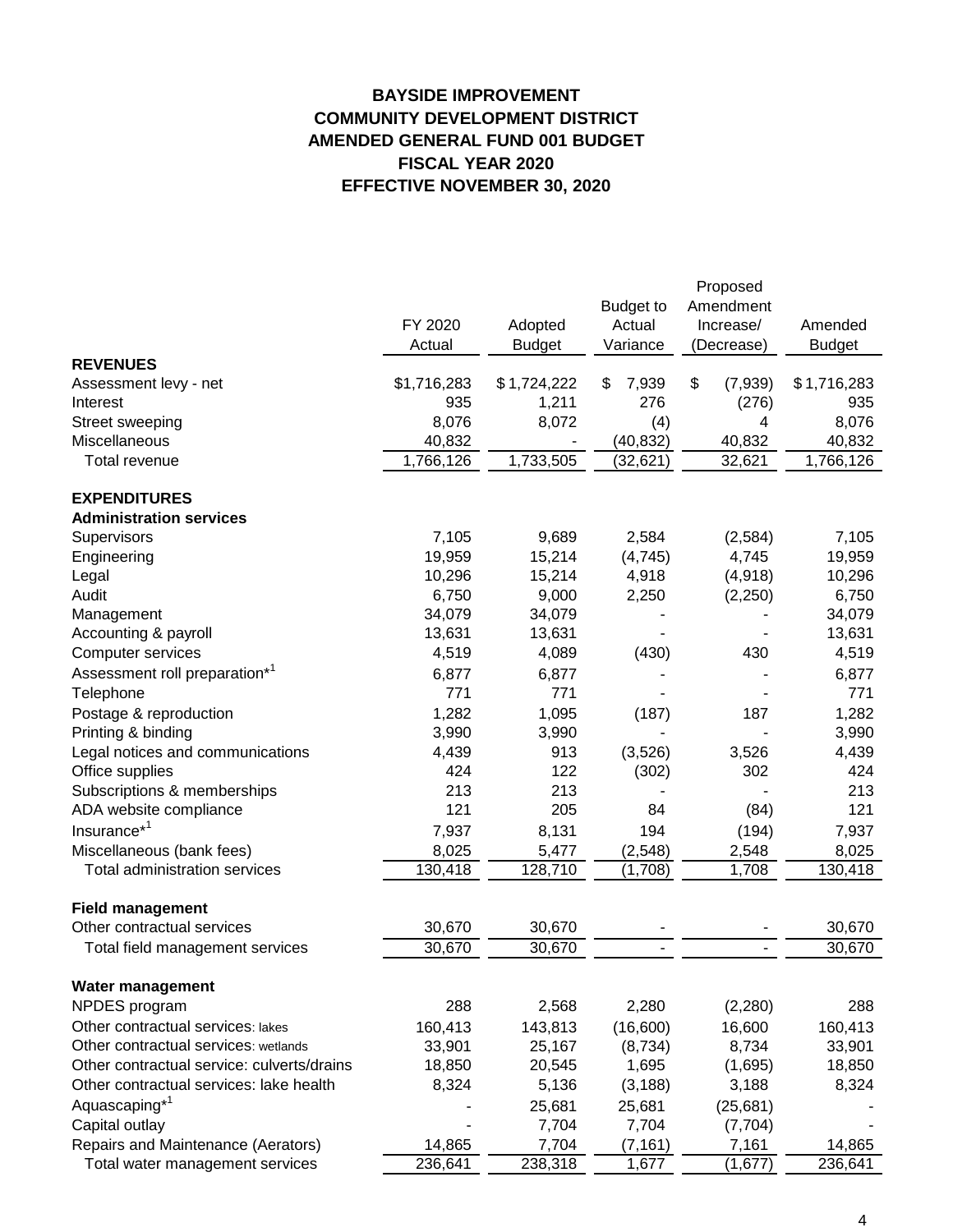# **BAYSIDE IMPROVEMENT COMMUNITY DEVELOPMENT DISTRICT AMENDED GENERAL FUND 001 BUDGET FISCAL YEAR 2020 EFFECTIVE NOVEMBER 30, 2020**

|                                                 |           |               |                  | Proposed   |               |
|-------------------------------------------------|-----------|---------------|------------------|------------|---------------|
|                                                 |           |               | <b>Budget to</b> | Amendment  |               |
|                                                 | FY 2020   | Adopted       | Actual           | Increase/  | Amended       |
|                                                 | Actual    | <b>Budget</b> | Variance         | (Decrease) | <b>Budget</b> |
| <b>Street lighting</b>                          |           |               |                  |            |               |
| Electricity                                     | 34,616    | 32,456        | (2, 160)         | 2,160      | 34,616        |
| Contractual services-lightpole                  | 48,562    | 32,456        | (16, 106)        | 16,106     | 48,562        |
| Total street lighting services                  | 83,178    | 64,912        | (18, 266)        | 18,266     | 83,178        |
| Landscaping                                     |           |               |                  |            |               |
| Supervisor                                      | 88,599    | 85,415        | (3, 184)         | 3,184      | 88,599        |
| Personnel                                       | 778,332   | 697,804       | (80, 528)        | 80,528     | 778,332       |
| Capital outlay                                  | 59,881    | 36,513        | (23, 368)        | 98,368     | 134,881       |
| Fuel                                            | 19,033    | 15,822        | (3,211)          | 3,211      | 19,033        |
| Repairs & maintenance (parts)                   | 42,946    | 28,399        | (14, 547)        | 14,547     | 42,946        |
| Insurance* <sup>1</sup>                         | 10,684    | 11,879        | 1,195            | (1, 195)   | 10,684        |
| Minor operating equipment                       | 13,407    | 12,171        | (1,236)          | 1,236      | 13,407        |
| Horticultural dumpster                          | 26,106    | 20,285        | (5,821)          | 5,821      | 26,106        |
| Miscellaneous equipment                         | 406       |               | (406)            | 406        | 406           |
| Employee uniforms                               | 25,343    | 17,851        | (7, 492)         | 7,492      | 25,343        |
| Chemicals                                       | 48,238    | 48,684        | 446              | (446)      | 48,238        |
| Flower program <sup>*2</sup>                    | 86,785    | 89,254        | 2,469            | (2,469)    | 86,785        |
| Mulch program <sup>*2</sup>                     | 58,552    | 64,912        | 6,360            | (6,360)    | 58,552        |
| Plant replacement program <sup>*2</sup>         | 60,530    | 48,684        | (11, 846)        | 11,846     | 60,530        |
| Other contractual - tree trimming* <sup>1</sup> | 6,856     | 7,704         | 848              | (848)      | 6,856         |
| Other contractual - horticulturalist            | 1,138     | 2,840         | 1,702            | (1,702)    | 1,138         |
| Other contractual - training                    |           | 1,217         | 1,217            | (1, 217)   |               |
| Maintenance tracking software                   | 9,761     | 10,548        | 787              | (787)      | 9,761         |
| Fountain maintenance                            | 8,045     | 9,737         | 1,692            | (1,692)    | 8,045         |
| Office operations                               | 21,122    | 20,285        | (837)            | 837        | 21,122        |
| Monument maintenance                            | 12,276    | 16,228        | 3,952            | (3,952)    | 12,276        |
| Total landscaping services                      | 1,378,040 | 1,246,232     | (131, 808)       | 206,808    | 1,453,040     |
| <b>Roadway services</b>                         |           |               |                  |            |               |
| Personnel                                       | 6,840     | 6,150         | (690)            | 690        | 6,840         |
| Repairs & maintenance - parts                   | 2,798     | 12,171        | 9,373            | (9,373)    | 2,798         |
| Insurance                                       | 1,171     | 609           | (562)            | 562        | 1,171         |
| Total roadway services                          | 10,809    | 18,930        | 8,121            | (8, 121)   | 10,809        |
|                                                 |           |               |                  |            |               |
| <b>Parks &amp; recreation</b>                   |           |               |                  |            |               |
| <b>Utilities</b>                                | 9,063     | 8,640         | (423)            | 423        | 9,063         |
| Operating supplies                              |           | 960           | 960              | (960)      |               |
| Total parks & recreation                        | 9,063     | 9,600         | 537              | (537)      | 9,063         |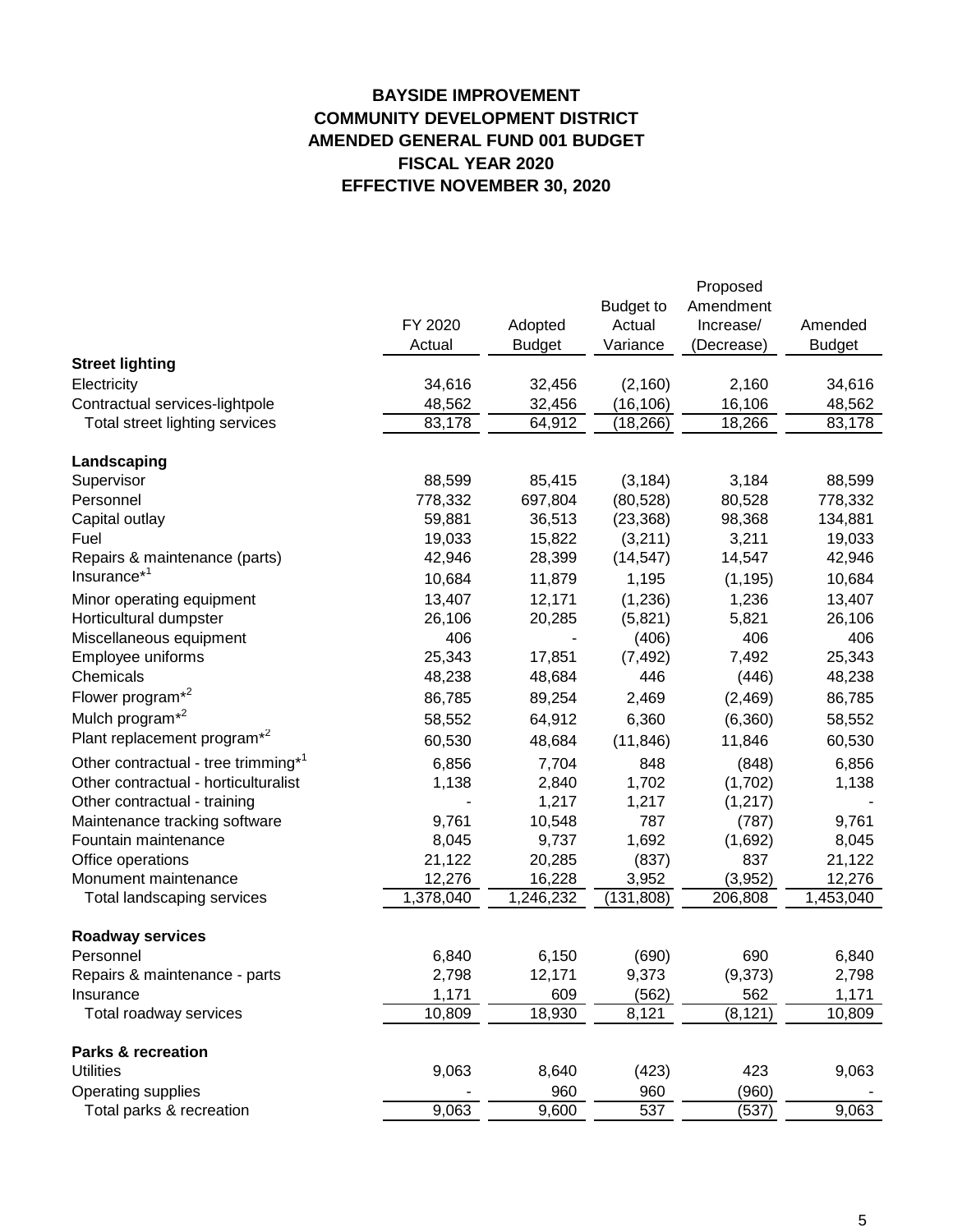# **BAYSIDE IMPROVEMENT COMMUNITY DEVELOPMENT DISTRICT AMENDED GENERAL FUND 001 BUDGET FISCAL YEAR 2020 EFFECTIVE NOVEMBER 30, 2020**

|                                             |            |                |                  | Proposed     |               |
|---------------------------------------------|------------|----------------|------------------|--------------|---------------|
|                                             |            |                | <b>Budget to</b> | Amendment    |               |
|                                             | FY 2020    | Adopted        | Actual           | Increase/    | Amended       |
|                                             | Actual     | <b>Budget</b>  | Variance         | (Decrease)   | <b>Budget</b> |
| Other fees & charges                        |            |                |                  |              |               |
| Property appraiser                          | 3,480      | 3,456          | (24)             | 24           | 3,480         |
| Tax collector                               | 4,282      | 5,184          | 902              | (902)        | 4,282         |
| Total other fees & charges                  | 7,762      | 8,640          | 878              | (878)        | 7,762         |
| Total expenditures                          | 1,886,581  | 1,746,012      | (140, 569)       | 215,569      | 1,961,581     |
|                                             |            |                |                  |              |               |
| Excess/(deficiency) of revenues             |            |                |                  |              |               |
| over/(under) expenditures                   | (120, 455) | (12, 507)      | 107,948          | (182, 948)   | (195, 455)    |
| <b>OTHER FINANCING SOURCES/(USES)</b>       |            |                |                  |              |               |
| Transfer in                                 | 355,725    | ٠              | (355,725)        | 355,725      | 355,725       |
| Total other financing sources/(uses)        | 355,725    | $\blacksquare$ | (355, 725)       | 355,725      | 355,725       |
| Net change in fund balances                 | 235,270    | (12, 507)      | (247, 777)       | 172,777      | 160,270       |
| Fund balances - beginning                   | 353,573    | 510,693        | 157,120          | (157,120)    | 353,573       |
| Assigned:                                   |            |                |                  |              |               |
| 3 months working capital                    |            |                |                  | 490,395      | 490,395       |
| Unassigned                                  | 588,843    | 498,186        | (90,657)         | (474,738)    | 23,448        |
| Fund balances - ending                      | 588,843    | \$<br>498,186  | \$ (90,657)      | \$<br>15,657 | 513,843<br>\$ |
| * <sup>1</sup> Typically an annual expense. |            |                |                  |              |               |

<sup>\*2</sup> Typically a seasonal expense.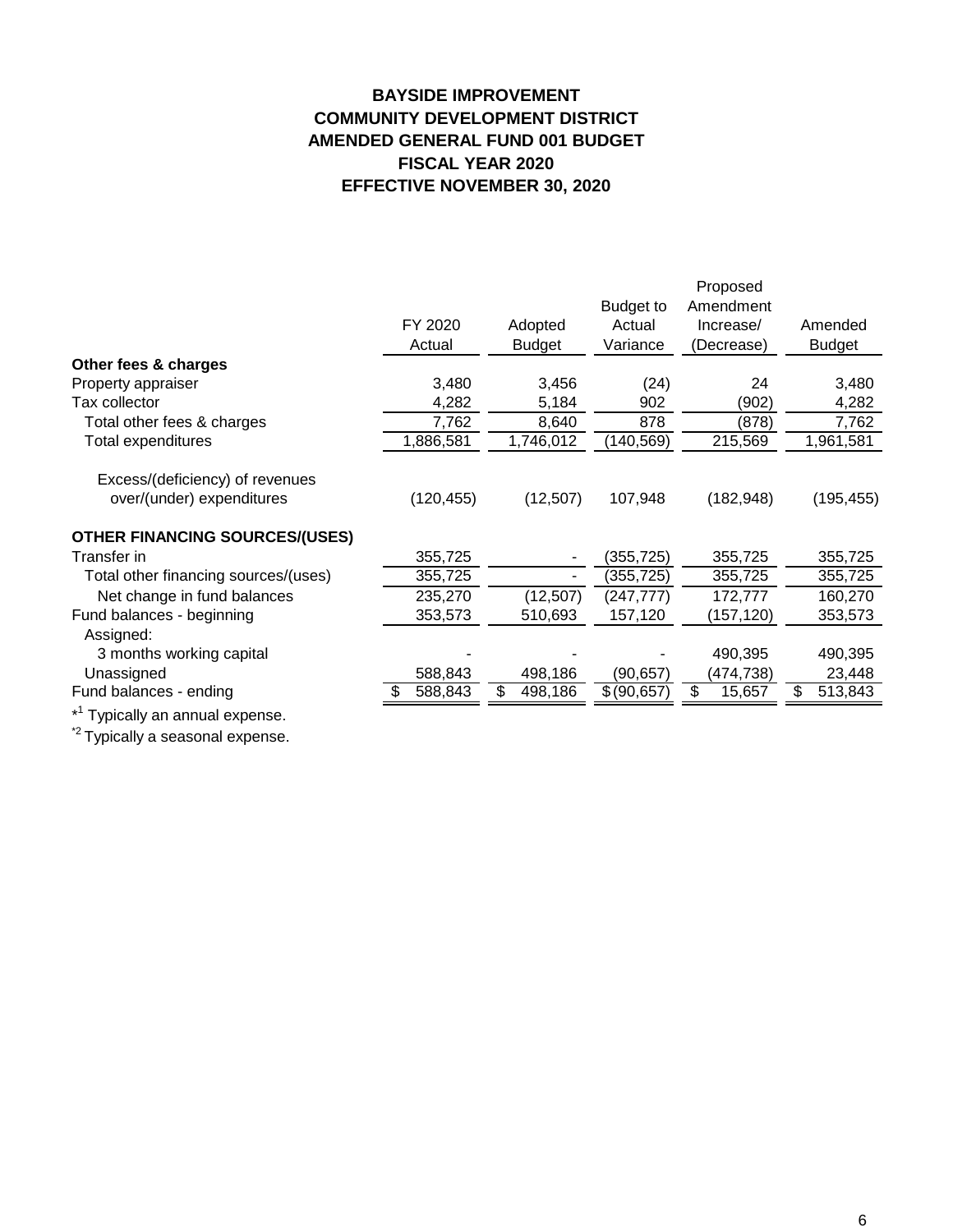# **BAYSIDE IMPROVEMENT COMMUNITY DEVELOPMENT DISTRICT AMENDED GENERAL FUND 302 UNINSURED ASSETS BUDGET FISCAL YEAR 2020 EFFECTIVE NOVEMBER 30, 2020**

| <b>REVENUES</b><br>\$<br>Interest & miscellaneous<br>\$<br>225<br>\$<br>(225)<br>S<br>\$<br>225<br>225<br>225<br>225<br>(225)<br>Total revenues<br><b>EXPENDITURES</b><br>Total expenditures<br>Excess/(deficiency) of revenues<br>Over/(under) expenditures<br>225<br>(225)<br>225<br>225<br><b>OTHER FINANCING SOURCES/(USES)</b><br>(355, 725)<br>\$355,725<br>(355, 725)<br>(355, 725)<br>Transfers out<br>Total other financing sources/(uses)<br>(355, 725)<br>355,725<br>(355,725)<br>(355,725)<br>Net increase/(decrease) of fund balance<br>(355,500)<br>355,500<br>(355,500)<br>(355,500)<br>Fund balance - beginning<br>355,500<br>355,500<br>355,500<br>(355,500)<br>\$<br>Fund balance - ending<br>\$<br>\$ | FY 2020<br>Adopted<br>Actual<br><b>Budget</b> |  |  | Budget to<br>Actual<br>Variance | Proposed<br>Amendment<br>Increase/<br>(Decrease) |  | Amended<br><b>Budget</b> |  |
|--------------------------------------------------------------------------------------------------------------------------------------------------------------------------------------------------------------------------------------------------------------------------------------------------------------------------------------------------------------------------------------------------------------------------------------------------------------------------------------------------------------------------------------------------------------------------------------------------------------------------------------------------------------------------------------------------------------------------|-----------------------------------------------|--|--|---------------------------------|--------------------------------------------------|--|--------------------------|--|
|                                                                                                                                                                                                                                                                                                                                                                                                                                                                                                                                                                                                                                                                                                                          |                                               |  |  |                                 |                                                  |  |                          |  |
|                                                                                                                                                                                                                                                                                                                                                                                                                                                                                                                                                                                                                                                                                                                          |                                               |  |  |                                 |                                                  |  |                          |  |
|                                                                                                                                                                                                                                                                                                                                                                                                                                                                                                                                                                                                                                                                                                                          |                                               |  |  |                                 |                                                  |  | 225                      |  |
|                                                                                                                                                                                                                                                                                                                                                                                                                                                                                                                                                                                                                                                                                                                          |                                               |  |  |                                 |                                                  |  |                          |  |
|                                                                                                                                                                                                                                                                                                                                                                                                                                                                                                                                                                                                                                                                                                                          |                                               |  |  |                                 |                                                  |  |                          |  |
|                                                                                                                                                                                                                                                                                                                                                                                                                                                                                                                                                                                                                                                                                                                          |                                               |  |  |                                 |                                                  |  |                          |  |
|                                                                                                                                                                                                                                                                                                                                                                                                                                                                                                                                                                                                                                                                                                                          |                                               |  |  |                                 |                                                  |  |                          |  |
|                                                                                                                                                                                                                                                                                                                                                                                                                                                                                                                                                                                                                                                                                                                          |                                               |  |  |                                 |                                                  |  |                          |  |
|                                                                                                                                                                                                                                                                                                                                                                                                                                                                                                                                                                                                                                                                                                                          |                                               |  |  |                                 |                                                  |  |                          |  |
|                                                                                                                                                                                                                                                                                                                                                                                                                                                                                                                                                                                                                                                                                                                          |                                               |  |  |                                 |                                                  |  |                          |  |
|                                                                                                                                                                                                                                                                                                                                                                                                                                                                                                                                                                                                                                                                                                                          |                                               |  |  |                                 |                                                  |  |                          |  |
|                                                                                                                                                                                                                                                                                                                                                                                                                                                                                                                                                                                                                                                                                                                          |                                               |  |  |                                 |                                                  |  |                          |  |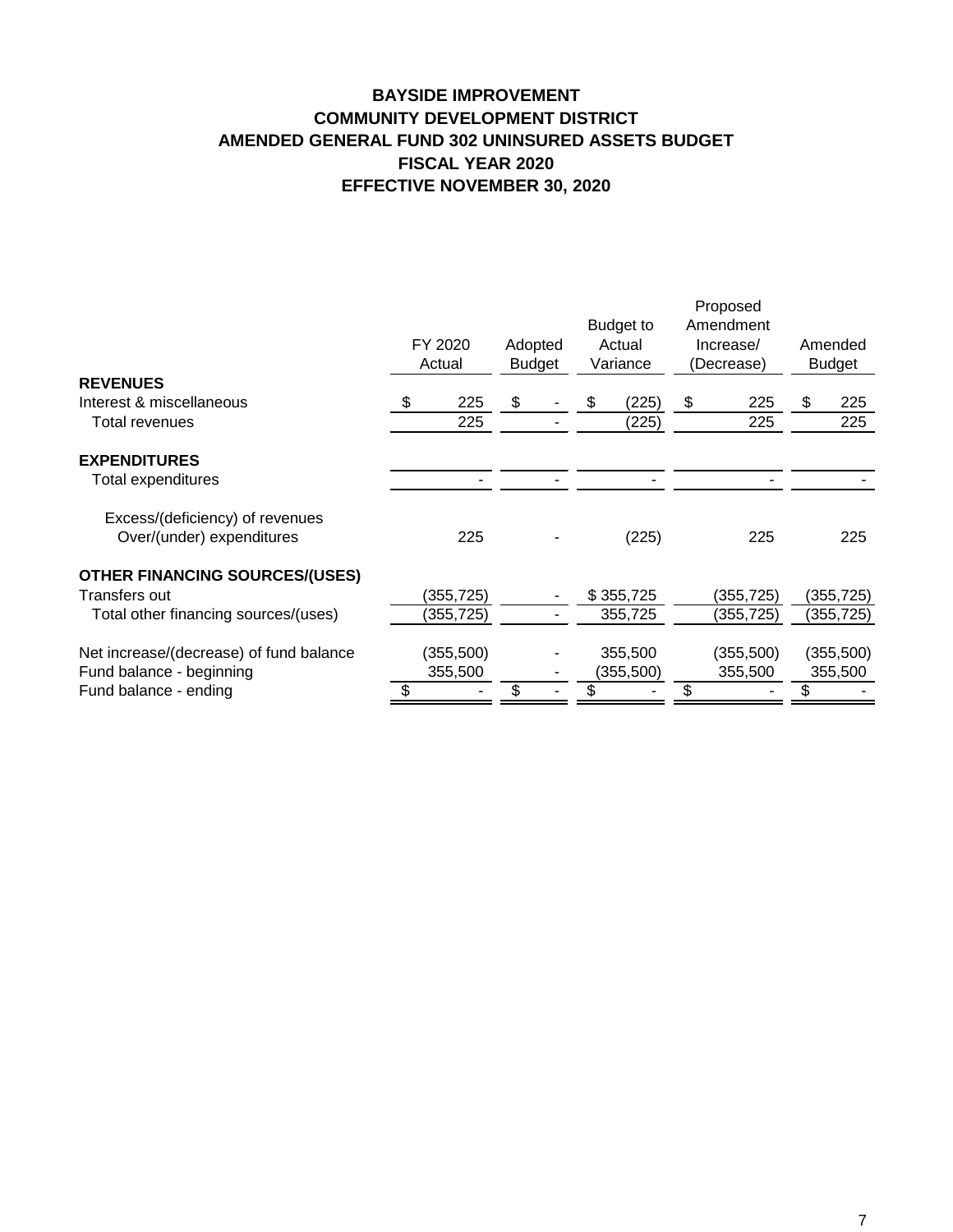# **BAY CREEK COMMUNITY DEVELOPMENT DISTRICT AMENDED GENERAL FUND 101 BUDGET FISCAL YEAR 2020 EFFECTIVE NOVEMBER 30, 2020**

|                                            | FY 2020       | Adopted       | <b>Budget to</b><br>Actual | Proposed<br>Amendment<br>Increase/ | Amended             |
|--------------------------------------------|---------------|---------------|----------------------------|------------------------------------|---------------------|
|                                            | Actual        | <b>Budget</b> | Variance                   | (Decrease)                         | <b>Budget</b>       |
| <b>REVENUES</b><br>Assessment levy - net   | 414,826<br>\$ | \$417,743     | \$<br>2,917                | (2,917)<br>\$                      | \$414,826           |
|                                            | 126           |               | 165                        |                                    |                     |
| Interest                                   |               | 291           |                            | (165)                              | 126                 |
| Street sweeping                            | 1,924         | 1,928         | 4                          | (4)                                | 1,924               |
| Miscellaneous-FEMA/State reimbursement     | 9,315         |               | (9,315)                    | 9,315                              | 9,315               |
| <b>Total revenues</b>                      | 426,191       | 419,962       | (6, 229)                   | 6,229                              | 426,191             |
| <b>EXPENDITURES</b>                        |               |               |                            |                                    |                     |
| <b>Administration services</b>             |               |               |                            |                                    |                     |
| Supervisors                                | 7,105         | 9,689         | 2,584                      | (2,584)                            | 7,105               |
| Engineering                                | 4,639         | 3,536         | (1, 103)                   | 1,103                              | 4,639               |
| Legal                                      | 2,393         | 3,536         | 1,143                      | (1, 143)                           | 2,393               |
| Audit                                      | 6,750         | 9,000         | 2,250                      | (2,250)                            | 6,750               |
| Management                                 | 7,921         | 7,921         |                            |                                    | 7,921               |
| Accounting & payroll                       | 3,168         | 3,168         |                            |                                    | 3,168               |
| Computer services                          | 1,050         | 951           | (99)                       | 99                                 | 1,050               |
| Assessment roll preparation* <sup>1</sup>  | 1,599         | 1,599         |                            |                                    | 1,599               |
| Telephone                                  | 179           | 179           |                            |                                    | 179                 |
| Postage & reproduction                     | 284           | 255           | (29)                       | 29                                 | 284                 |
| Printing & binding                         | 928           | 928           |                            |                                    | 928                 |
| Legal notices and communications           | 1,032         | 212           | (820)                      | 820                                | 1,032               |
| Office supplies                            | 99            | 28            | (71)                       | 71                                 | 99                  |
| Subscriptions & memberships                | 50            | 50            |                            |                                    | 50                  |
| ADA website compliance                     | 28            | 48            | 20                         | (20)                               | 28                  |
| Insurance <sup>*1</sup>                    | 7,937         | 8,131         | 194                        | (194)                              | 7,937               |
| Miscellaneous (bank fees)                  | 1,856         | 1,273         | (583)                      | 583                                | 1,856               |
| <b>Total administration services</b>       | 47,018        | 50,504        | 3,486                      | (3, 486)                           | 47,018              |
|                                            |               |               |                            |                                    |                     |
| <b>Field management fees</b>               |               |               |                            |                                    |                     |
| Other contractual                          | 7,129         | 7,129         |                            |                                    | 7,129               |
| Total field management                     | 7,129         | 7,129         |                            |                                    | $\overline{7}, 129$ |
| Water management                           |               |               |                            |                                    |                     |
| NPDES program                              | 67            | 597           | 530                        | (530)                              | 67                  |
| Other contractual services: lakes          | 37,474        | 33,427        | (4,047)                    | 4,047                              | 37,474              |
| Other contractual services: wetlands       | 10,780        | 5,850         | (4,930)                    | 4,930                              | 10,780              |
| Other contractual service: culverts/drains | 4,381         | 4,775         | 394                        | (394)                              | 4,381               |
| Other contractual services: lake health    | 1,935         | 1,194         | (741)                      | 741                                | 1,935               |
| Aquascaping <sup>*1</sup>                  |               |               |                            |                                    |                     |
|                                            |               | 5,969         | 5,969                      | (5,969)                            |                     |
| Capital outlay                             |               | 1,791         | 1,791                      | (1,791)                            |                     |
| Repairs and Maintenance (Aerators)         | 3,455         | 1,791         | (1,664)                    | 1,664                              | 3,455               |
| Total water management                     | 58,092        | 55,394        | (2,698)                    | 2,698                              | 58,092              |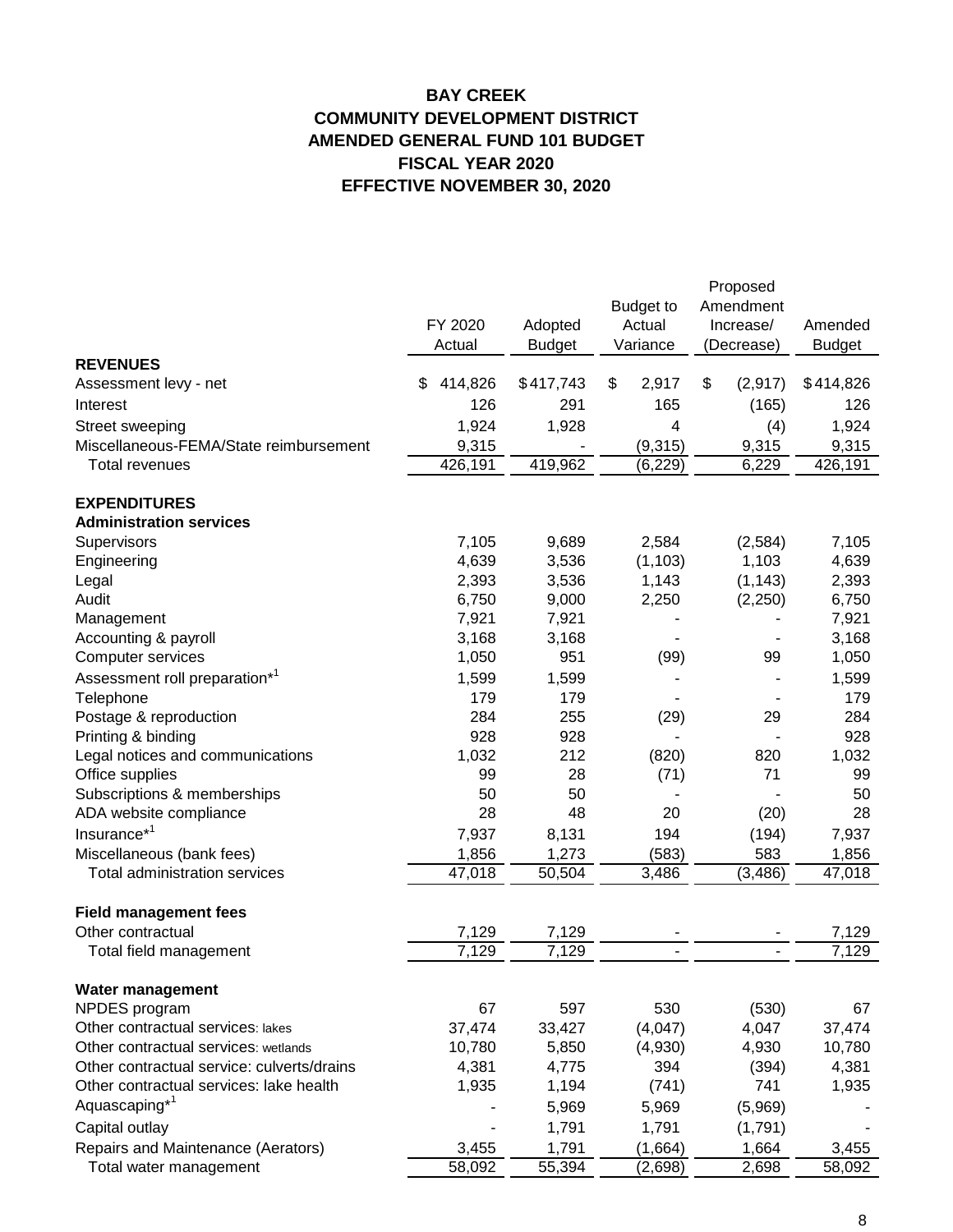# **BAY CREEK COMMUNITY DEVELOPMENT DISTRICT AMENDED GENERAL FUND 101 BUDGET FISCAL YEAR 2020 EFFECTIVE NOVEMBER 30, 2020**

|                                                 |                  |               |                  | Proposed   |                  |
|-------------------------------------------------|------------------|---------------|------------------|------------|------------------|
|                                                 |                  |               | <b>Budget to</b> | Amendment  |                  |
|                                                 | FY 2020          | Adopted       | Actual           | Increase/  | Amended          |
|                                                 | Actual           | <b>Budget</b> | Variance         | (Decrease) | <b>Budget</b>    |
| <b>Street lighting</b>                          |                  |               |                  |            |                  |
| Electricity                                     | 8,046            | 7,544         | (502)            | 502        | 8,046            |
| Contractual services-lightpole                  | 11,287           | 7,544         | (3,743)          | 3,743      | 11,287           |
| Total street lighting                           | 19,333           | 15,088        | (4, 245)         | 4,245      | 19,333           |
| <b>Landscape services</b>                       |                  |               |                  |            |                  |
| Supervisor                                      | 20,600           | 19,854        | (746)            | 746        | 20,600           |
| Personnel services                              | 181,076          | 162,196       | (18, 880)        | 18,880     | 181,076          |
| Capital outlay                                  | 9,416            | 8,487         | (929)            | 50,929     | 59,416           |
| Fuel                                            | 4,424            | 3,678         | (746)            | 746        | 4,424            |
| Repairs and maintenance (parts)                 | 9,982            | 6,601         | (3, 381)         | 3,381      | 9,982            |
| Insurance <sup>*1</sup>                         | 2,511            | 2,761         | 250              | (250)      | 2,511            |
| Minor operating equipment                       | 3,116            | 2,829         | (287)            | 287        | 3,116            |
| Horticulture dumpster                           | 6,069            | 4,715         | (1, 354)         | 1,354      | 6,069            |
| Miscellaneous equipment                         | 4,597            |               | (4,597)          | 4,597      | 4,597            |
| Employee uniforms                               | 5,891            | 4,149         | (1,742)          | 1,742      | 5,891            |
| Chemicals                                       | 11,212           | 11,316        | 104              | (104)      | 11,212           |
| Flower program <sup>*2</sup>                    | 20,172           | 20,746        | 574              | (574)      | 20,172           |
| Mulch program <sup>*2</sup>                     | 13,610           | 15,088        | 1,478            | (1, 478)   | 13,610           |
| Plant replacement program <sup>*2</sup>         | 14,069           | 11,316        | (2,753)          | 2,753      | 14,069           |
| Other contractual - tree trimming* <sup>1</sup> | 1,594            | 1,791         | 197              | (197)      | 1,594            |
| Other contractual - horticulturalist            | 265              | 660           | 395              | (395)      | 265              |
| Other contractual - training                    |                  | 283           | 283              | (283)      |                  |
| Maintenance tracking software                   | 2,269            | 2,452         | 183              | (183)      | 2,269            |
| Fountain maintenance                            | 1,870            | 2,263         | 393              | (393)      | 1,870            |
| Office operations                               | 4,919            | 4,715         | (204)            | 204        | 4,919            |
| Monument maintenance                            | 2,854            | 3,772         | 918              | (918)      | 2,854            |
| Total landscape services                        | 320,516          | 289,672       | (30, 844)        | 80,844     | 370,516          |
| <b>Roadway services</b>                         |                  |               |                  |            |                  |
| Personnel                                       | 1,590            | 1,430         | (160)            | 160        | 1,590            |
| Repairs and maintenance - parts                 | 650              | 2,829         | 2,179            | (2, 179)   | 650              |
| Insurance                                       | 275              | 141           | (134)            | 134        | 275              |
| Total roadway services                          | 2,515            | 4,400         | 1,885            | (1, 885)   | 2,515            |
| <b>Parks &amp; recreation</b>                   |                  |               |                  |            |                  |
| <b>Utilities</b>                                | 378              | 360           | (18)             | 18         | 378              |
| Operating supplies                              |                  | 40            | 40               | (40)       |                  |
| Total parks and recreation                      | $\overline{378}$ | 400           | $\overline{22}$  | (22)       | $\overline{378}$ |
|                                                 |                  |               |                  |            |                  |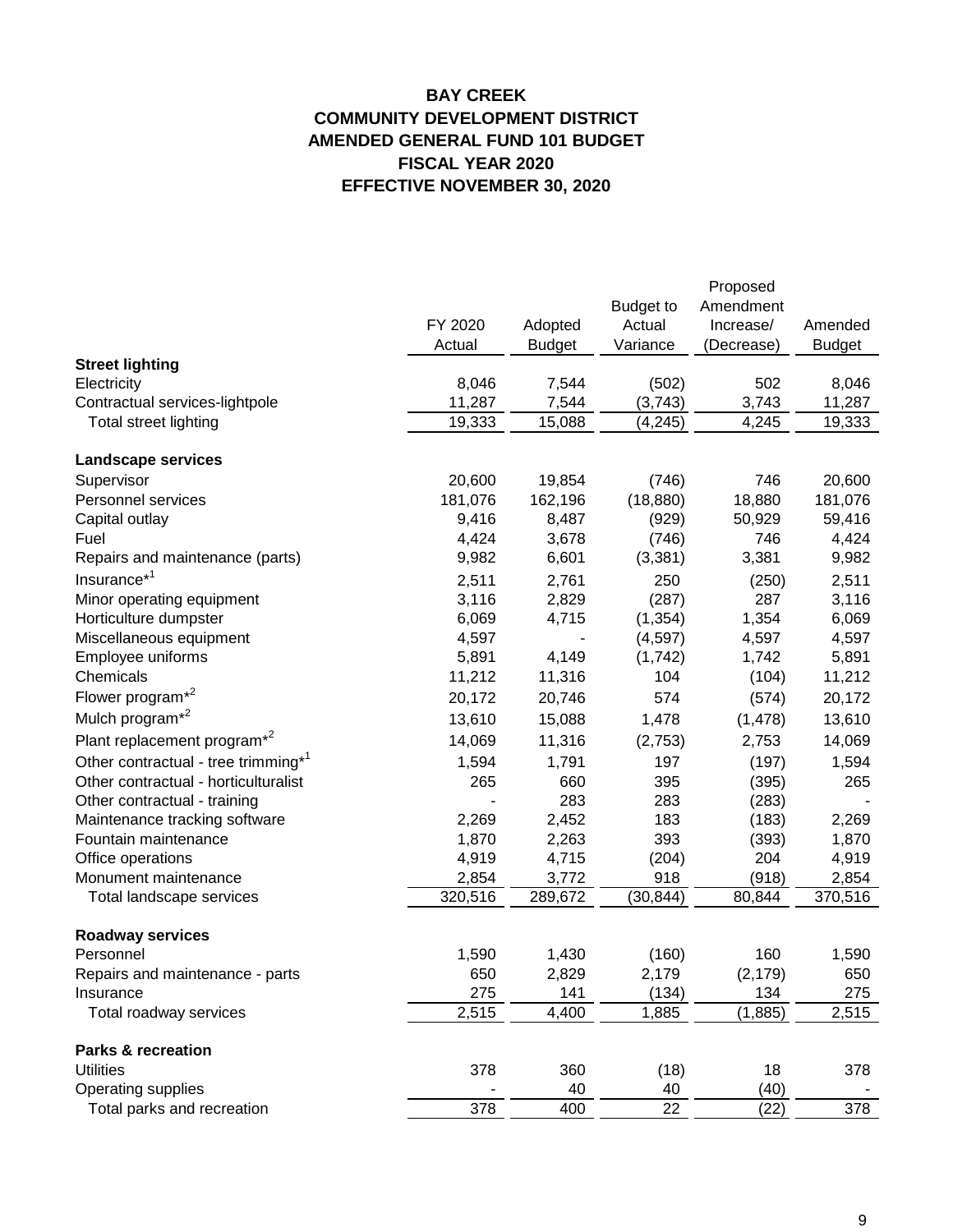# **BAY CREEK COMMUNITY DEVELOPMENT DISTRICT AMENDED GENERAL FUND 101 BUDGET FISCAL YEAR 2020 EFFECTIVE NOVEMBER 30, 2020**

|                                             |              |               |                  | Proposed      |               |
|---------------------------------------------|--------------|---------------|------------------|---------------|---------------|
|                                             |              |               | <b>Budget to</b> | Amendment     |               |
|                                             | FY 2020      | Adopted       | Actual           | Increase/     | Amended       |
|                                             | Actual       | <b>Budget</b> | Variance         | (Decrease)    | <b>Budget</b> |
| Other fees & charges                        |              |               |                  |               |               |
| Property appraiser                          | 145          | 144           | (1)              |               | 145           |
| Tax collector                               | 216          | 216           |                  |               | 216           |
| Total other fees & charges                  | 361          | 360           | (1)              |               | 361           |
| Total expenditures                          | 455,342      | 422,947       | (32, 395)        | 82,395        | 505,342       |
|                                             |              |               |                  |               |               |
| Excess/(deficiency) of revenues             |              |               |                  |               |               |
| over/(under) expenditures                   | (29, 151)    | (2,985)       | 26,166           | (76, 166)     | (79, 151)     |
| <b>OTHER FINANCING SOURCES/(USES)</b>       |              |               |                  |               |               |
| Transfer in                                 | 282,633      |               | (282,633)        | 282,633       | 282,633       |
| Total other financing sources/(uses)        | 282,633      |               | (282,633)        | 282,633       | 282,633       |
| Net change in fund balances                 | 253,482      | (2,985)       | (256, 467)       | 206,467       | 203,482       |
| Fund balances - beginning                   | 84,479       | 120,799       | 36,320           | (36, 320)     | 84,479        |
| Assigned:                                   |              |               |                  |               |               |
| 3 months working capital                    |              |               |                  | 126,336       | 126,336       |
| Unassigned                                  | 337,961      | 117,814       | (220,147)        | 43,811        | 161,625       |
| Fund balances - ending                      | 337,961<br>Ж | \$117,814     | \$(220, 147)     | 170,147<br>S. | \$287,961     |
| * <sup>1</sup> Typically an annual expense. |              |               |                  |               |               |

\*<sup>2</sup> Typically a seasonal expense.